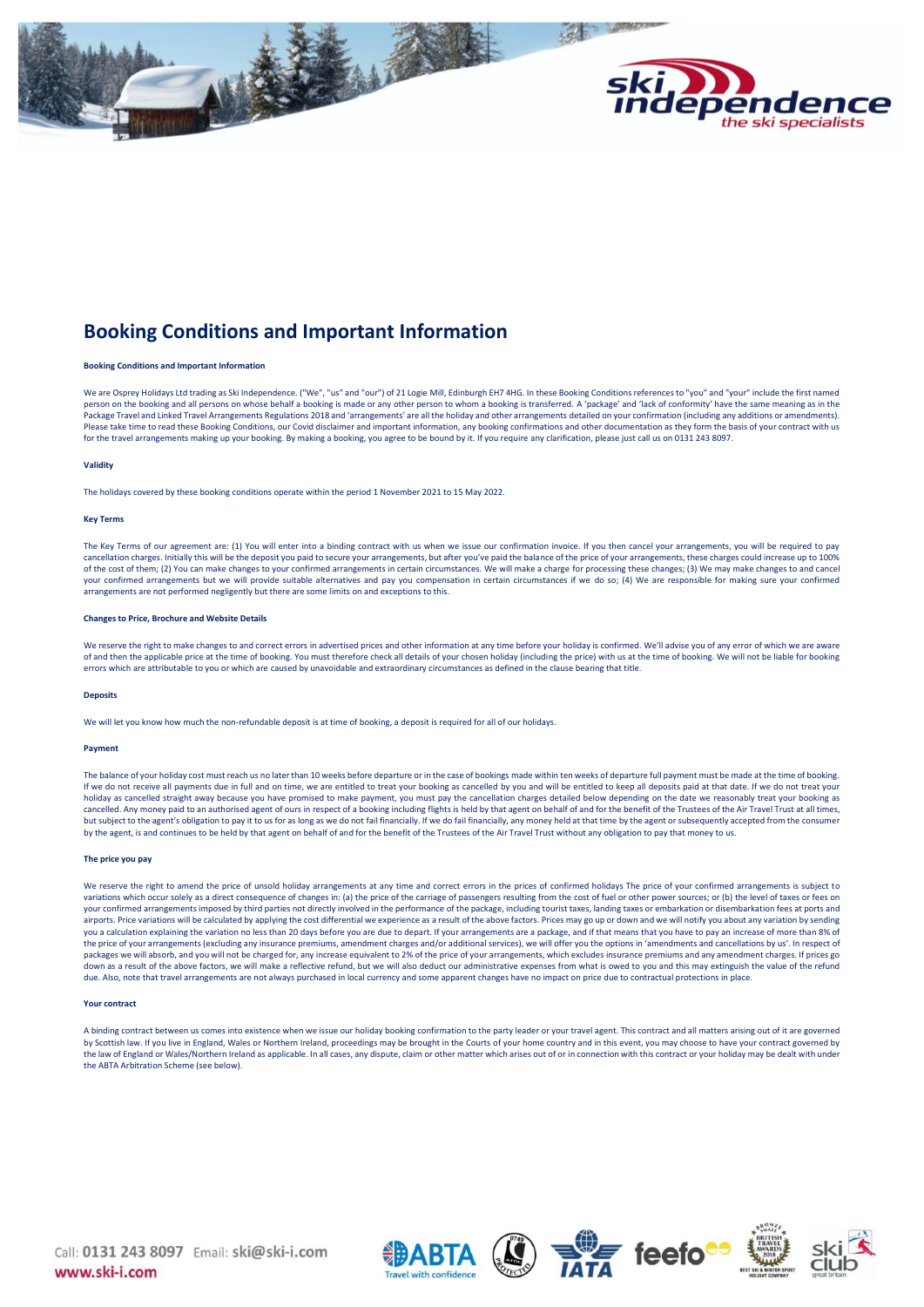

### **Special requests**

Special requests relating to your arrangements must be advised to us at the time of booking and confirmed to us in writing. Whilst we will try to meet any reasonable special requests, we cannot guarantee that they will be fulfilled. Special requests that have been noted on your confirmation or any other documentation do not amount to a promise to meet that request. A failure to meet any special request will not be a breach of contract on our part unless the request has been specifically confirmed.

# **Disabilities and medical problems**

If you or any member of your party has any medical problem or disability which may affect your chosen arrangements, please provide us with full details before we confirm your booking so that we can try to advise you as to their suitability for you. We will give you information about whether the arrangements you have chosen are generally suitable for persons with reduced mobility but if you or any<br>member of your party precise information on the suitability of the trip or holiday taking into account your needs if you specifically request us to do so. Acting reasonably, if we are unable to properly accommodate your needs, we will not confirm your booking and/or if you did not give us full details at the time of booking, we will treat it as cancelled by you when we become aware of these details.

# **Amendments and cancellations by us**

Where we refer to a 'price reduction' in this clause and in the clause headed 'Our Responsibility', we mean that we will give you an appropriate reduction in the price you paid for the arrangements affected for any period during which there was lack of conformity, (unless that lack of conformity is attributable to you). Where we refer to 'compensation', we will pay you appropriate compensation without undue delay for any damage which you sustain as a result of any lack of conformity subject to the limitations and exclusions in section B of the clause headed 'Our Responsibility'.

We reserve the right to change or cancel your booking (but we will not cancel after you have paid the balance of the cost of your arrangements unless there are unavoidable or extraordinary circumstances, or where you have failed to pay the final balance when due).

### **Changes and cancellations before departure**

Most changes will be insignificant and we reserve the right to make them. We will have no other responsibilities to you in respect of any insignificant changes. Examples of "insignificant changes" made before departure include: a change of outward departure time or overall length of your arrangements of twelve hours or less; a change of accommodation to another of the same standard or classification. Occasionally we may have to make a significant change to your confirmed arrangements and we reserve the right to do so. A significant change is one where we significantly alter any<br>essential element of your area for the whole or a significant part of your time away; a change of accommodation to that of a lower standard or classification for the whole or a significant part of your time away; a change of outward departure time or overall length of your arrangements of twelve hours or more; a significant change to your itinerary, missing out one or more destinations entirely; where we or our supplier can no longer fulfil any special requirements that we have accepted and confirmed on our confirmation invoice and this will have a significant impact on your arrangements; where we increase the price of your arrangements by more than 8% of the price of your arrangements (excluding any insurance premiums, amendment charges and/or additional services).

If we have to make a significant change or cancel before departure, we will inform you without undue delay and if there is time to do so before departure, we will offer you the choice of the following options: (i) (for significant changes) agreeing to the changed arrangements; (ii) accepting the cancellation or terminating the contract for the arrangements and receiving a refund (without undue delay) of all monies paid; or (iii) accepting an offer of alternative arrangements of comparable standard from us, if available. (In the event that any proposed change or alternative offered results in a reduction or increase in the price you have agreed to pay or an increase or decrease in the quality of arrangements we have agreed to provide, we will also notify you of any price reduction or additional amount<br>due). You must notify respond within 7 days, we may terminate the contract and refund all payments made by you without undue delay. Subject to the exceptions detailed below and where your arrangements are a package, we will where appropriate, pay you the compensation set out below, subject to the limitations and exclusions in section B of the clause headed 'Our Responsibility'.

### **Compensation before departure per adult based on the period of notification is as follows:**

More than 8 weeks = Nil; Within 8 weeks =  $f$ 20; Within 6 weeks =  $f$ 30; Within 4 weeks =  $f$ 40; Within 2 weeks =  $f$ 50.

We will not pay you compensation where: (i) we make a significant change or cancel before you have paid the final balance of the cost of your arrangements; (ii) we make a significant change or cancel as a result of unavoidable or extraordinary circumstances as set out in the clause bearing that tile; (iii) we cancel your arrangements no later than 20 days before they are due to start because the<br>minimum number of parti insignificant change; (ii) we cancel as a result of any failure by you (including a failure to make payment in accordance with these terms); (iii) where the change(s) or cancellation by us arises out of<br>alterations to the

You are making the booking in full knowledge that the additional Covid measure set out in our Covid disclaimer and important information are likely to be a part of your holiday and do not amount to<br>significant changes to y with the matters described in that information or if you are unable to travel or make use of all or part of your booking because of those matters.

### **Cancellation by you**

Should you decide to alter your booking after our confirmation has been issued we'll do our best to accommodate you. If your arrangements are a package and if any member of your party is prevented from travelling, that person(s) may transfer their place to someone else (introduced by you and satisfying all the conditions applicable to the arrangements, including an agreement to these booking<br>conditions) providing we us or any of our suppliers. Both you and the person to whom you would like to transfer your arrangements shall be jointly and severally liable for the payment of any balance due and for any additional fees, charges or other costs arising from the transfer. If you are unable to find a replacement, cancellation charges as set out below will apply in order to cover our estimated costs. Otherwise, no refunds will be given for passengers not travelling or for unused services. For flight inclusive bookings, you must pay the charges levied by the airline concerned. As most airlines do not permit name changes after flights have been held for any reason, these charges are likely to be the full cost of the flight. The names on your holiday booking confirmation must bear the same title, first name and surname as



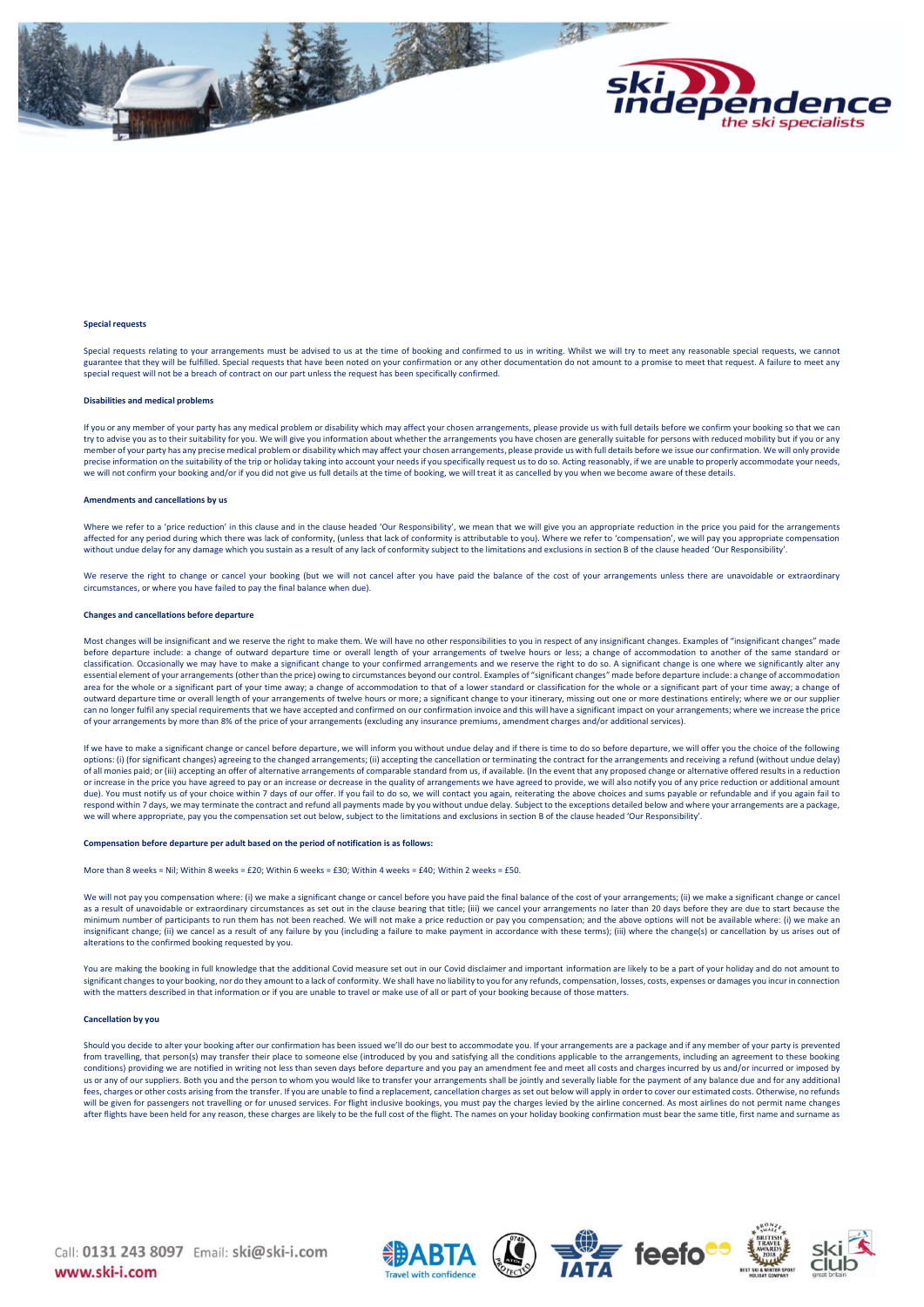

your passport. If you alter your arrangements after you depart from the UK, then you may have to pay additional costs locally. Please also appreciate that the majority of our contracts do not permit refunds for services cancelled or altered without considerable notice so refunds for unused car rental, flight tickets, transfers, ski lift tickets and other services are rarely possible.

If you cancel your booking prior to departure then the following charges will apply:

70 or more days = loss of deposit; From 69 to 43 days = loss of deposit + 35% of holiday balance; From 42 to 31 days = loss of deposit + 50% of holiday balance; From 30 days or less = 100% of holiday cost. We reserve the right to treat your holiday as cancelled at 100% cost if you do not show for the commencement of your holiday i.e. a 'no-show' for your flight or the first element of your itinerary

booked with us. If we need to apply different cancellation terms from the above to your booking we will inform you in advance of booking and in writing. Where the cancellation charge is shown as a percentage, this is calculated on the basis of the total cost payable by the person(s) cancelling excluding any amendment charges. Amendment fees are not

refundable in the event of the person(s) to whom they apply cancelling. Notice of cancellation must be received in writing and will be effective when it is received by us. Clients are strongly recommended to take out travel insurance offering protection against cancellation. Where any cancellation reduces the number of full paying party members below the number on which the price, number of free places and/or any concessions agreed for your booking were based, we'll recalculate these items and re-invoice you accordingly.

It is possible that, by the time of your departure, the FCDO and/or other Government or Devolved Government Bodies may advise against all but essential travel to your chosen destination and a quarantine period my apply upon your return. If your holiday is still operating despite this advice and it is not significantly affected by Covid-19, the cancellation charges set out above shall continue to apply.

# **Complaints and disputes**

In the unlikely event that you have any reason to complain or experience any problems with your holiday whilst away, you must immediately inform the supplier of the service(s) in question, or Ski Independence. You should then follow up any complaint in writing to us within 28 days of your return to the UK. Your rights may be harmed if complaints are not notified entirely in accordance with this clause.

We are a Member of ABTA, membership number V3690. We are obliged to maintain a high standard of service to you by ABTA's Code of Conduct. We can also offer you ABTA's scheme for the resolution of disputes which is approved by the Chartered Trading Standards Institute. If we can't resolve your complaint, go to www.abta.com to use ABTA's simple procedure. Further information on the Code and ABTA's assistance in resolving disputes can be found on www.abta.com. You can also access the European Commission Online Dispute Resolution platform at http://ec.europa.eu/consumers/odr/. This ODR platform is a means of registering your complaint with us; it will not determine how your complaint should be resolved.

### **Unavoidable and extraordinary circumstances**

Except where otherwise expressly stated in these booking conditions we will not be liable or pay you a price reduction or compensation if our contractual obligations to you are affected by unavoidable and extraordinary circumstances beyond the control of the party who seeks to rely on them which we or the supplier(s) of the service(s) in question could not avoid even if all reasonable measures had and extraordinary circ been taken. These events can include, but are not limited to war, threat of war, civil strife, terrorist activity and its consequences or the threat of such activity, riot, the act of any government or other national or local authority including port or river authorities, industrial dispute, lock closure, natural or nuclear disaster, fire, chemical or biological disaster, virus outbreak, and adverse weather, sea, ice and river conditions and all similar events outside our or the supplier's control. Advice from the Foreign Office to avoid or leave a particular country may constitute unavoidable and extraordinary circumstances if the circumstances significantly affect your booking (see special note above regarding Covid 19 and FCDO advice).

# **Assistance to those travelling on a package in the event of difficulty or unavoidable and extraordinary circumstances**

Where you have booked a package, we will provide appropriate assistance without undue delay in the event that you experience difficulty including where you are unable to return to your agreed point of departure because of unavoidable and extraordinary circumstances which directly prevent you from doing so. Such assistance will extend to providing appropriate information on health services, local authorities and consular assistance; and helping you to make distance communications and to find alternative travel arrangements. We will charge a reasonable fee for such assistance if the difficulty is caused by you intentionally or as a result of your act or omission.

# **Our responsibility**

A. Our responsibilities differ according to what you have booked:

In relation to bookings of Packages We accept responsibility as an "organiser" under the Package Travel and Linked Travel Arrangements Regulations 2018. Subject to these booking conditions, if we fail to arrange or perform your package arrangements in accordance with our agreement, we will remedy any resulting lack of conformity. If that is impossible or entails disproportionate costs (taking into account the extent of the lack of conformity and the value of the arrangements affected), we will instead pay you compensation subject to clause B of this clause. In relation to all other bookings In<br>respect of non-package have no liability to you for the actual provision of the services, except in cases where it is proved that we have breached that duty and damage to you has been caused. Therefore, providing we have selected the suppliers using reasonable care and skill, we will have no liability to you for anything that happens during the service in question or any acts or omissions of the supplier, its employees or agents. Please note in relation to all bookings: it is your responsibility to show that we or our supplier(s) have been negligent if you wish to make a claim against us, and; it is a condition of our acceptance of the responsibility above that you inform us and the supplier(s) concerned without undue delay of the lack of conformity you perceive; and allow us a reasonable period in which to remedy it.

# B. Limitations and exclusions of responsibility

In these terms and conditions, our responsibilities are limited, and our duty to pay compensation is limited and excluded as follows: We will not be responsible, make a price reduction or pay you compensation for any lack of conformity, injury, illness, death, loss, damage, expense, cost or other claim of any description if it results from: (a) the act(s) and/or omission(s) of the person(s) affected; (b) the act(s) and/or omission(s) of a third party unconnected with the provision of your arrangements and which were unforeseeable or unavoidable; or (c) Unavoidable and extraordinary circumstances

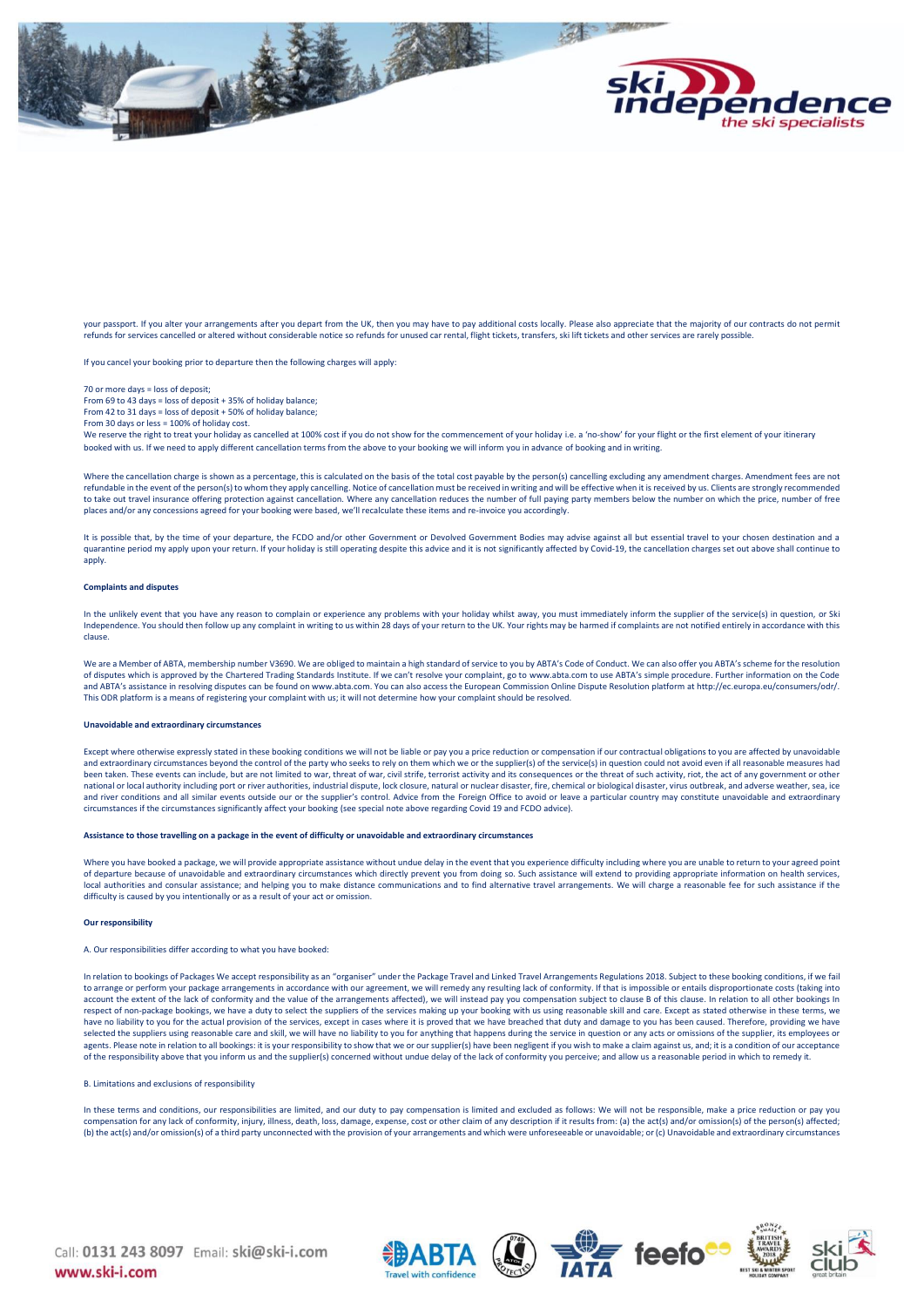

as set out in the clause bearing that title. We will not be responsible, make a price reduction or pay compensation: (a) for services or facilities which do not form part of our agreement or where they are not advertised by us. For example any excursion you book while away, or any service or facility which your hotel or any other supplier agrees to provide for you. (b) for any damage, loss or expense or other sum(s) of any description which on the basis of the information given to us by you concerning your arrangements prior to them being confirmed, we could not have foreseen you would suffer<br>or incur if we breached ou example (but not limited to): (a) whether or not you have followed the complaints and notifications procedure as described in these conditions. It is a condition of our acceptance of liability under this clause that you notify any claim to ourselves and our supplier(s) strictly in accordance with the complaints procedure set out in these conditions. (b) the extent to which ours or our employees' or suppliers' negligence affected the overall enjoyment of your arrangements. (c) deduction that we must make to take account of any money which you have received or are entitled to receive from any transport provider or hotelier for the complaint or claim in question. (Please also note that where any payment is made, the person(s) receiving it (and their parent or guardian if under 18 years) must<br>also assign to ourse

#### **Claims covered by an international convention**

When arranging transportation for you, we rely on the terms and conditions contained within any applicable International Conventions. The extent of or the conditions under which compensation is to<br>be paid or liability acce Convention (with respect to sea travel); The Berne/Cotif Convention (with respect to rail travel) and The Paris Convention (with respect to hotel arrangements). You can ask us for copies of these **Conventions** 

Any other claims which don't involve injury, illness, death or damage caused by us or our suppliers intentionally or negligently; or other liability that can't be limited by law, the maximum amount we will have to pay you in respect of all such claims is three times (twice in the case of arrangements which aren't packages) the price paid by or on behalf of the person(s) affected in total. This maximum amount will only be payable where everything has gone wrong and you or your party has not received any benefit at all from your arrangements.

### **Accommodation Star Ratings**

We have used our own common-sense star rating for each of our featured properties. This rating should not be used as a price guide, nor is it based on the facilities on offer. It is the Ski Independence assessment of the standard of the property compared to others in the market we know. Additional images and information on the properties in the brochure are available a[t www.ski-i.com](http://www.ski-i.com/)

### **Covid-19 – Hotel, Residence & Chalet Facilities. Ski Area & Services.**

Covid-19 is a known global pandemic so by booking with us you accept the need to be flexible and accepting of requirements and changes relating to how your holiday may have to operate to ensure the safety of you and others around you. This could, for example, relate to swimming pool or spa access, bar or restaurant openings or sitting and any other onsite services or facilities (the list here is not exhaustive). We may not be able to inform you in advance of any changes, so by booking with us you accept that all advertised hotel amenities and facilities might not be available at the time of your stay. In addition, by making a booking with us you accept there could be changes to the ski area, the lift system, ski lessons, on-mountain and village restaurants and other facilities and amenities that mean they are unable to run as they might have pre-Covid 19.

#### **Insurance**

Under no circumstances should you travel without comprehensive ski insurance cover. We are not permitted to recommend a policy, however we can introduce you to a broker - MPI Brokers. The policy offered by MPI Brokers meets our booking conditions on insurance. To obtain a quote by phone please call MPI Brokers on 0845 180 0055 and mention Ski Independence. Ski Independence is an introducer of Michael Pettifer Insurance Brokers Limited t/a MPI Brokers, who are authorized and regulated by the Financial Services Authority. Ski Independence does not advise on any insurance products. Your travel insurance should also include cover against any Covid-19 issues or incidents which may affect your booking.

### **Visas**

It is the responsibility of all persons in every booking to ensure they have the correct visa for the destination they are travelling to and their nationality. Ski Independence cannot be held responsible for any issues which arise from passengers not obtaining the correct visas

### **Passports**

British citizens need a valid full 10 year machine-readable passport. Children must have their own passport. Ski Independence cannot be held responsible for any issues which arise from passengers not having the correct passports

### **Your behaviou**

If in our opinion or in the opinion of any person in authority, your behaviour is causing or is likely to cause distress, danger, damage or annoyance to any third party or property, or to cause a delay or diversion to transportation, we reserve the right to terminate your arrangements immediately. In the event of such termination our responsibilities to you will cease and you will be required to leave your accommodation or other service immediately. We will have no further obligations to you and will not meet any expenses, costs or losses incurred as a result. You may also be required to pay for loss and/or damage caused by your actions directly to the applicable supplier prior to departure from the service. If you fail to do so, you will be responsible for meeting any claims and costs subsequently made against us as a result.

#### **Data Protection statement**

We have measures in place to protect the personal booking information held by us. This information will be passed on to the relevant suppliers of your travel arrangements who may be outside the EEA. The information may also be provided to public authorities such as customs or immigration if required by them, or as required by law. We'll only pass your information on to persons responsible for your travel arrangements. This applies to any sensitive information that you give to us such as details of any disabilities, or dietary/religious requirements. (If we cannot pass this information to the